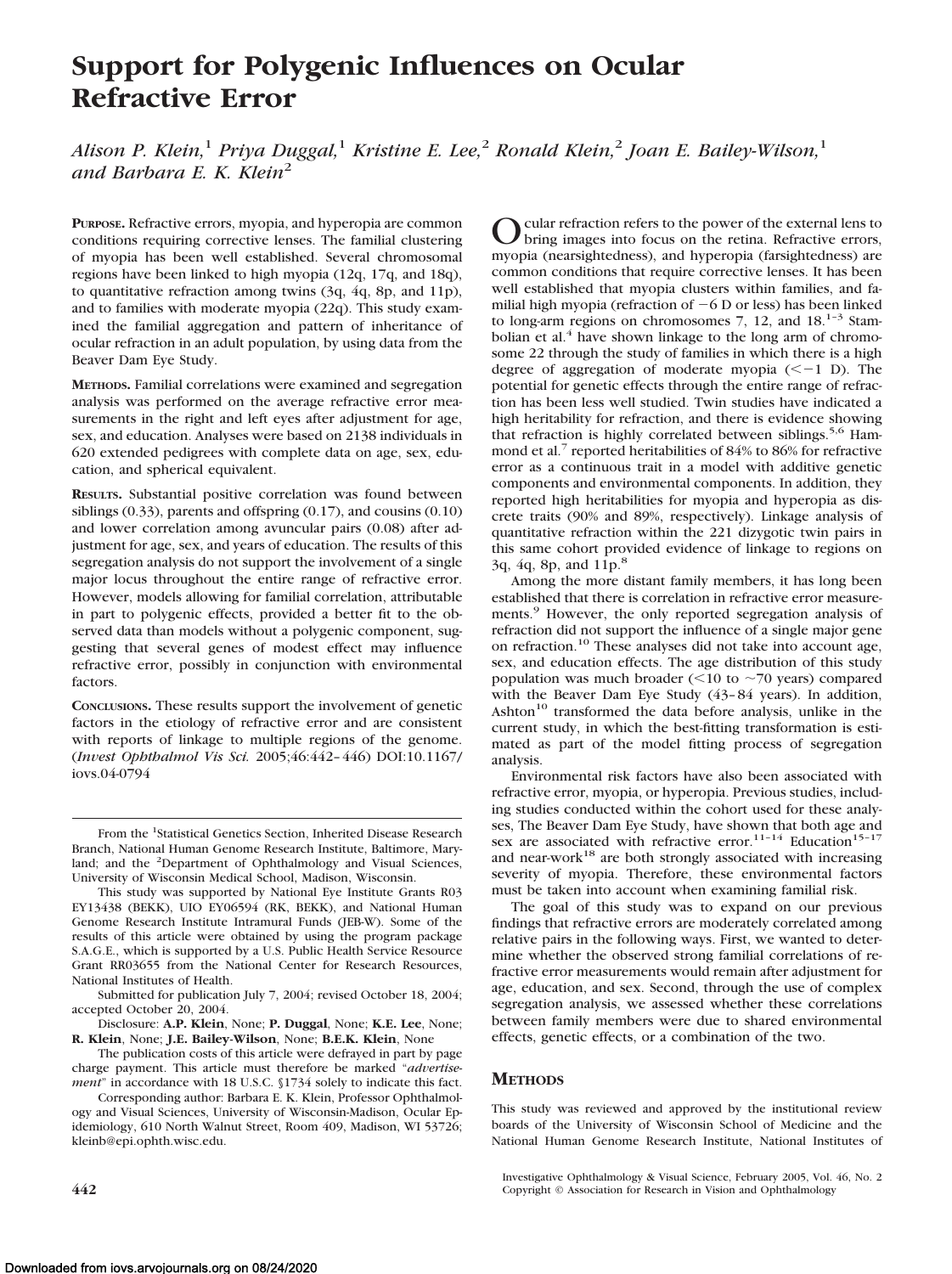Health. Appropriate informed consent was obtained from all study participants in accordance with the tenets of the Declaration of Helsinki.

#### **Study Population**

The baseline exam of The Beaver Dam Eye Study, conducted between 1988 and 1990, involved 4926 participants (of the 5924 eligible individuals, who resided in the township of Beaver Dam).19 Follow-up examinations have been conducted every 5 years. However, in the present study, we used only data from the baseline examination. Recruitment methods and study procedures are described in detail elsewhere.20

During the baseline and subsequent examinations, eye examinations were performed, including automated refractive error measurements for all participants. Family relationship information was obtained from all participants at the baseline examination. During the first follow-up visit, conducted between 1993 and 1995, family relationships, including extended pedigree information were confirmed. Of the 5924 eligible individuals, 2783 had available information on familial relationships and could be classified into one of 602 pedigrees. Of these individuals, 2138 had complete age, sex, education, and refractive error data.

However, due to the limitations of the software used to analyze these data, several of the more complex pedigrees were split into smaller pedigrees yielding the 620 pedigrees used in these analyses. In this process, no individuals for whom refraction measurements were available were duplicated and only distant relationships (i.e., cousin pairs or more distant) were severed. The resultant pedigrees did not have any individuals included more than once.

#### **Measurement of Refractive Error**

Automated refractive error measurements were obtained from 96% of the eyes. When data were available from Early Treatment Diabetic Retinopathy Study (ETDRS) refraction, these measurements were used in the analysis (4% of eyes). When data from neither of these refractions were available,  $(< 1\%$  of eyes), refraction from the current prescription was used. Eyes without a lens, with an intraocular lens, or eyes with best corrected visual acuity of 20/200 or worse were excluded. Only individuals with data on both eyes were included in the analysis. Spherical equivalent (sphere power  $+$  [0.5  $\cdot$  cylinder power] measured in diopters) was calculated from the refraction measurements. The average of the spherical equivalent in the right and left eyes was used in these analyses.

#### **Statistical Analysis**

Familial correlation analysis was performed with FCOR, part of the Statistical Analysis for Genetic Epidemiology S.A.G.E. (S.A.G.E., ver. 4.5) statistical package. Correlations in refractive error measurements were calculated between the following relative pairs: parents and offspring, sibling, avuncular, and cousin. Equal weight was given to each pair of relatives.<sup>21</sup>

Commingling analysis and segregation analysis were performed with REGC version 2.1 and REGCHUNT.<sup>22</sup> REGC is part of the S.A.G.E. version 2.1 statistical package.<sup>23</sup> For both commingling and segregation analysis, Box-Cox transformation of the data was estimated as part of the analysis, denoted by parameters  $\lambda_1$  and  $\lambda_2$ , to ensure data were on the proper scale.<sup>23,24</sup> For all analyses  $\lambda_1$ , the power parameter, was freely estimated, whereas  $\lambda_2$ , the scale parameter, was fixed to 20.5 (to ensure all that adjusted trait values were non-negative before power transformation).

Commingling analysis (fitting mixtures of distributions) was used to determine whether there was a single normal distribution (described by mean and variance denoted  $\mu$  and  $\sigma$ , respectively) that provided an adequate description of the data or if a mixture of two or three normal distributions provided a significantly better description of the data. The proportion of the population in each of the distributions is denoted by  $\phi$ .

Segregation analysis involves fitting a series of genetic and nongenetic models, both with and without polygenic components, to determine whether there is evidence of a major gene or polygenic components that influence refractive error. If the genetic models, models in which these parameters are fixed to what is expected under Mendelian assumptions, describe the data as well as more general models, there is support for the involvement of a single major gene associated with refractive error. The specific parameters that comprise these models are detailed herein.

REGC uses the regressive models proposed by Bonney<sup>23,25,26</sup> to perform segregation analysis of a continuous trait. Using these models, we tested for autosomal inheritance of a single biallelic major locus that influences refractive error as a quantitative trait by obtaining maximum-likelihood estimates for parameters designed to describe the distribution of refractive error in this population. The underling type of each individual is estimated. This represents an underlying discrete factor that influences refractive error.<sup>27</sup> In the models that test for inheritance of a major gene, "type" represents a genotype, but in models that test for nongenetic factors, "type" (denoted AA, AB, and BB) is interpreted as levels of exposure to an unmeasured major environmental risk factor that is not correlated between family members. Three possible types are considered, which for Mendelian inheritance represent the two homozygotes AA and BB and the heterozygote AB. The mean  $(\mu)$  and variance  $(\sigma)$  of the refractive error phenotype for each of the types is estimated. However, given that these types must sum to 1, only two parameters are estimated, denoted  $q_A$  and  $q_B$ . When Hardy-Weinberg equilibrium is assumed, only a single parameter  $q_A$  is estimated. In addition, transmission parameters (denoted by  $\tau$ ), are estimated to test whether type is shared between parent and offspring in the proportions expected under Mendelian assumptions or whether this sharing shows patterns consistent with major random environmental exposures. The probability of a parent's transmitting factor A (or A allele for genetic models) to an offspring is represented by these parameters. Under Mendelian expectations, transmission parameters are fixed to 1 for individuals of type AA, 0.5 for individuals of type AB, and 0 for individuals of type BB, denoted as  $\tau_{AA}$ ,  $\tau_{AB}$ , and  $\tau_{BB}$ , respectively. When these parameters are set equal to each other or equal to the type frequencies, an environmental model is represented.

These analyses were performed under the assumptions of a class-D model: Dependency between sets of siblings is equal—that is, it is not affected by birth order or other factors, but is not due to common parentage alone. In addition, familial correlations can be estimated within these analyses to account for other genes of small to modest effect (polygenes) or additional environmental factors that are shared among family members. Only correlation between members of nuclear families is estimated including: spousal  $(\rho_{\rm fm})$ , parent and offspring  $(\rho_{\rm no})$ , and sibling  $(\rho_{\rm ss})$ . In addition, because age, sex, and education are known to influence refractive error, they were incorporated in the analysis. Age and education effects were included as covariates (influencing mean values). The variance of refractive error was allowed to be different between men and women.

The most parsimonious model that adequately described these data was selected by using likelihood ratio tests and Akaike's information criterion A (AIC). Likelihood ratio tests were computed by  $-2$  times the difference in lnLikelihood between the general model and a smaller model. This was then compared to a  $\chi^2$  distribution, in which the degrees of freedom were equal to the difference in the number of parameters estimated between the two models. In the situation when the parameters in the general model maximized at a boundary, a mixture of  $\chi^2$  distributions were used to compute probabilities.<sup>28</sup> AIC allowed us to compare non-nested models by taking the  $-2$  lnLikelihood of the model plus a correction of 2 times degrees of freedom of the model for estimation of additional parameters.<sup>29</sup> The minimum AIC indicates the most parsimonious model.

No ascertainment correction was necessary for these data, given that they were obtained through a population-based survey.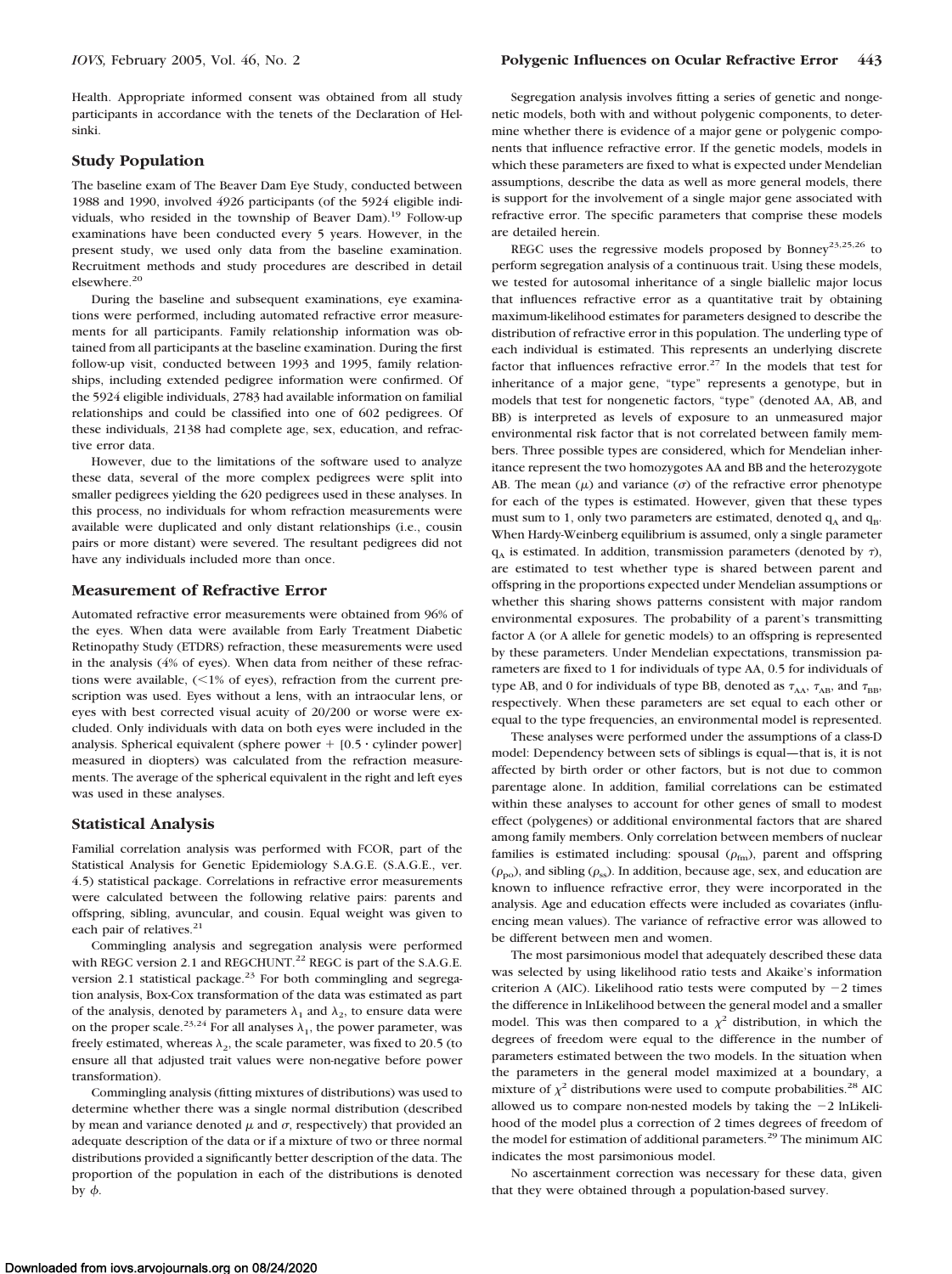**TABLE 1.** Familial Correlation of Refractive Error Measurements Adjusted for Age, Sex and Years of Education

|                  | Number of Pairs | Correlation | <b>SE</b> |
|------------------|-----------------|-------------|-----------|
| Parent-offspring | 204             | 0.171       | 0.075     |
| Sibling          | 987             | 0.344       | 0.038     |
| Avuncular        | 611             | 0.084       | 0.051     |
| Cousin           | 1462            | 0.100       | 0.0389    |

## **RESULTS**

#### **Familial Correlation Analysis**

The results of the familial correlation analysis of the sum of refraction in the right and left eyes after adjustment for age, education, and sex are presented in Table 1. Among the 2138 individuals in the 620 extended pedigrees, there was strong positive correlation between siblings (0.344) and parents and offspring (0.171). There was substantial, positive correlation between avuncular pairs and cousin pairs (0.084 and 0.100, respectively). These results are consistent with a genetic component of refractive error, with the highest correlations among closely related relative pairs and a decrease in correlations as genetic sharing between relative pairs decreases (avuncular and cousin pairs).

## **Commingling Analysis**

The results of the commingling analysis are presented in Table 2. This analysis indicated that three distributions provided a better fit to the data than did one or two distributions. The single- and two-distribution models were rejected in favor of the three-distribution model ( $P < 0.001$ ). If a single-distribution model provided a better fit to the data than did the twoand three-distribution models, it suggests that an individual's refractive error being at the low (myopia) or high (hyperopia) end of the spectrum was due to chance and not due to major genetic or major environmental factors.

## **Segregation Analysis**

The results of the complete segregation analysis under a class D model are presented in Table 3. Models in which we did not include age and education as a covariate, did not perform a Box-Cox transformation of the data, and did not allow for sex-specific variances provided a significantly poorer fit to the observed data than did models in which we included these effects (results not shown). We present only the results of our analyses that included education and age as covariates, with sex-specific variances and a Box-Cox transformation of the data. All smaller models, single-distribution, sporadic (models A and B), Mendelian (models C–E), and environmental (model F) were rejected when compared with the general model (model I) with  $P \le 0.01$ . Model G, which is a major gene model that allows for deviation from strict Mendelian inheritance was also rejected  $(P = 0.016)$ . However, the models in which we estimated familial correlations, in addition to the major effects (either sporadic, major gene or environmental) provided a much better fit to the observed data than did models in which we did not estimate these correlations (model A versus B and model H versus I). These additional familial correlations represent the effect of genes of smaller effect and/or additional shared environmental factors. Overall, the most parsimonious model, that with the smallest AIC, was the general-transmission model (model I:  $AIC = 8548.8$ ).

### **DISCUSSION**

The results of our familial correlation analysis indicate strong familial correlation throughout the entire spectrum of refractive errors. For the most part, results are consistent with a previous estimation of the correlation of refractive error in these data, using generalized estimating equations.<sup>30</sup> The observed high correlations between siblings compared with parents and offspring and between cousins compared with avuncular pairs (given we would anticipate correlation to be greater among avuncular pairs compared with cousin pairs because genetic sharing between avuncular pairs is higher than between cousin pairs) may indicate a cohort effect. The cohort effect could be due, in part, to an increased amount of nearwork activity in younger generations. Although we included an adjustment for education, this adjustment probably only accounts for part of the true amount of near-work performed. In addition, the amount of near-work performed at a given grade level may vary between generations. The estimated familial correlations between parents and offspring were higher in the previously reported analysis 0.29 (95% confidence interval [CI]  $0.15$ – $0.42$ ).<sup>30</sup> The lower correlations in these analyses could be due in part to the adjustment for age, sex, and years of education. The original report did not account for these effects. In addition, the current analysis reports modest correlations in avuncular pairs, which pairs have not been reported previously. The different analytical approaches used caused the number of relative pairs to be different in the two analyses.

Commingling analysis of these data indicated that fitting multiple distributions to the data provided a better fit to the data than did a single distribution. This suggests there is not a single distribution of refractive errors in the population, but several (at least three) that could be determined by either genetic factors, major environmental factors, or a combination of both.

The results of our segregation analysis indicated that neither a single-distribution model with polygenetic effects nor models in which there was a major environmental effect along with polygenes provided an adequate fit. However, the environmental models, which allowed for multiple underlying distributions, did provide a better fit to the data than did the singledistribution model. The models that incorporated a major gene effect with additional polygenetic effects provided a better fit to the data than did the environmental models. However, these

**TABLE 2.** Results of Commingling Analysis

|                                 |                         | Number of Distributions in Model |              |
|---------------------------------|-------------------------|----------------------------------|--------------|
| Parameter<br><b>Estimated</b>   | One                     | Two                              | <b>Three</b> |
| $\phi_{AA}$                     | 1.0                     | 0.538                            | 0.019        |
| $\phi_{AB}$                     |                         | 0.445                            | 0.915        |
| $\phi_{\rm BB}$                 |                         | 0.017                            | 0.066        |
| $\mu_{AA}$                      | 7.778                   | 5.911                            | 14.545       |
| $\mu_{AB}$                      | $=$ $\mu_{AA}$          | $=$ $\mu_{AA}$                   | 9.361        |
|                                 | $=$ $\mu$ <sub>AA</sub> | 12.704                           | 5.216        |
| $\frac{\mu_{\rm BB}}{\sigma^2}$ | 4.28                    | 3.610                            | 2.697        |
| $\lambda_{1}$                   | 2.79                    | 3.713                            | 2.333        |
| df                              | 4                       | $\mathcal{L}$                    |              |
| $-2lnL$                         | 9178.5                  | 9092.9                           | 9068.9       |
| P                               | < 0.001                 | < 0.001                          |              |

 $\phi$  indicates the proportion of the population in each distribution  $(AA, AB, and BB)$ ;  $\mu$  indicates the mean refractive error measurement for each population;  $\sigma^2$  denotes the variance of refractive error for each distribution;  $\lambda_1$  denotes the power parameter for the transformation and *df* denotes the degrees of freedom between the three distribution model and each of the smaller models.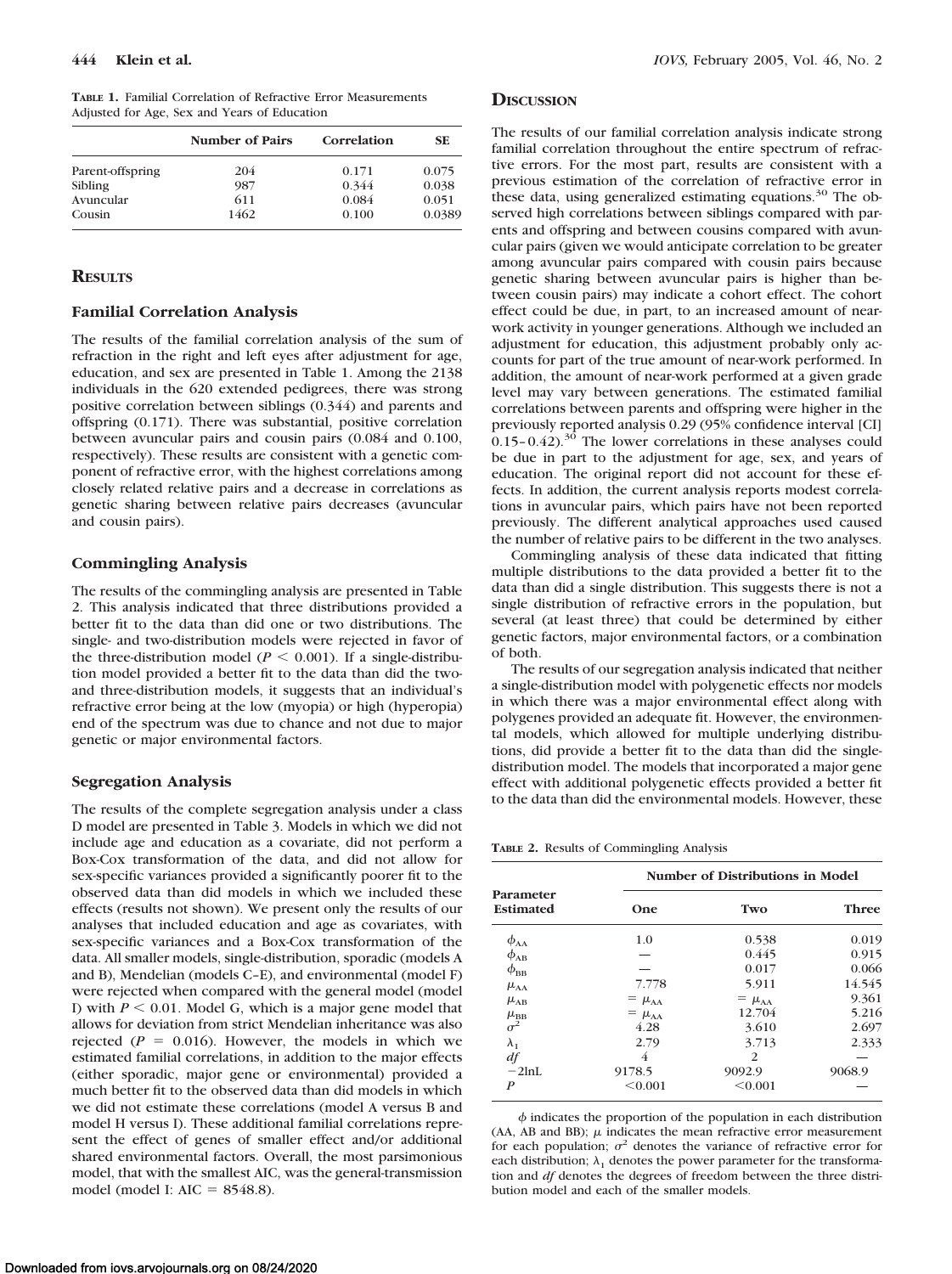|                                                                                                                                                | q[a]    | $\tau_{AA}$            | $\tau_{AB}$ | $\tau_{\text{BB}}$ | $\mu_{\rm AA}$ | $\mu_{AB}$      | $\mu_{\rm BB}$ | $\sigma_{\text{female}}$ | $\sigma_{\rm made}$ | $\rho_\text{PO}$   | $\rho_{\rm ss}$    | $\lambda_1^*$ | Age  | Education | $-2lnL$ | $DF^{\dagger}$ | $\approx 5$                                                                                                                  | <b>AIC</b> |
|------------------------------------------------------------------------------------------------------------------------------------------------|---------|------------------------|-------------|--------------------|----------------|-----------------|----------------|--------------------------|---------------------|--------------------|--------------------|---------------|------|-----------|---------|----------------|------------------------------------------------------------------------------------------------------------------------------|------------|
| A. No major gene                                                                                                                               | [1.0]   |                        |             |                    | 6.65           | $=\mu_{AA}$     | $=\mu_{AA}$    | 4.34                     | 2.78                | $\overline{\circ}$ | $\overline{0}$     | 2.90          | 0.06 | $-0.09$   | 8785.5  | ∞              | 264.7                                                                                                                        | 8797.5     |
| B. No major gene + correlations                                                                                                                | $[1.0]$ |                        |             |                    | 6.49           | $=\mu_{AA}$     | $=\mu_{AA}$    | 4.24                     | 2.80                | 0.28               | 0.26               | 2.94          | 0.06 | $-0.09$   | 8669.8  | ╰              | < 0.0001<br>149.0                                                                                                            | 8687.8     |
| C. Dominant + correlations                                                                                                                     | 0.86    | $[1.0]$                | [0.5]       | $\Xi$              | 4.93           | $=\mu_{AA}$     | 11.54          | 3.36                     | 2.37                | 0.23               | 0.31               | 3.89          | 0.06 | $-0.08$   | 8539.7  |                | < 0.0001                                                                                                                     | 8559.7     |
| $D.$ Recessive + correlations                                                                                                                  | 0.14    | $[1.0] \label{eq:1.1}$ | [0.5]       | $\Xi$              | 11.57          | $=\mu_{\rm BB}$ | 4.93           | 3.36                     | 2.37                | 0.23               | 0.31               | 3.89          | 0.06 | $-0.08$   | 8538.9  |                |                                                                                                                              | 8558.9     |
| E. Co-dominant + correlations                                                                                                                  | 0.14    | $[1.0] \label{eq:1.1}$ | [0.5]       | $\Xi$              | $11.62$        | 5.40            | 4.72           | 3.24                     | 2.30                | 0.22               | 0.30               | 3.93          | 0.06 | $-0.08$   | 8535.8  |                |                                                                                                                              | 8557.8     |
| F. Environmental (3 means) +                                                                                                                   | 0.01    | $= q_{AA}$             | $= q_{AA}$  | $=$ q <sub>M</sub> | $-39,621$      | 11.24           | 4.99           | 3.42                     | 2.29                | 0.23               | 0.04               | 3.84          | 0.06 | $-0.08$   | 8531.0  |                |                                                                                                                              | 8553.0     |
| G. $\tau_{AB}$ estimated (3 means) +<br>correlations                                                                                           | 0.03    | $[1.0]$                | 0.28        | $\Xi$              | 17.72          | 10.71           | 4.66           | 3.20                     | 2.32                | 0.22               | 0.32               | 4.14          | 0.06 | $-0.08$   | 8531.2  |                | $\begin{array}{l} 18.9 \\ 0.0008 \\ 18.1 \\ 18.1 \\ 15.0 \\ 15.0 \\ 0.0018 \\ 10.3 \\ 10.4 \\ 10.4 \\ 0.0055 \\ \end{array}$ | 8555.2     |
| H. General (3 means) + correlations<br>correlations                                                                                            | 0.13    | 0.17                   | 0.51        | $0.0^*$            | 12.37          | 4.15            | 6.80           | 2.36                     | 1.43                | $\overline{\Xi}$   | $\overline{\circ}$ | 2.95          | 0.06 | $-0.07$   | 8580.9  | $2 - 3$        | 60.1                                                                                                                         | 8604.9     |
| I. General (3 means) correlations                                                                                                              |         | 0.99 0.99              | 0.90        | 0.92               | 4.89           | 11.00           | $-37,995$      | 3.35                     | 2.37                | 0.23               | 0.37               | 3.93          | 0.06 | $-0.09$   | 8520.8  | I              | < 0.0001<br>$\overline{\phantom{a}}$                                                                                         | 8548.8     |
| * Parameter maximized at a boundary.<br>[] Parameter fixed at value given.<br>$\ddagger \lambda_2$ was fixed to 20.5.<br>† Degrees of freedom. |         |                        |             |                    |                |                 |                |                          |                     |                    |                    |               |      |           |         |                |                                                                                                                              |            |

Mendelian models still did not adequately fit the data and were rejected when compared with the general transmission models. This lack of fit of the Mendelian models may be due to a cohort effect, as is indicated in the familial correlation analysis, or to other environmental factors that we have not adjusted for in the analysis or to a very complex mix of several major loci, polygenes, and environmental factors that all influence the variability of refraction in this population. Because the models we tested only examined the possibility of a single major gene that controls refraction across the entire range of refractive values (i.e., from myopia to hyperopia) the lack of fit of the single-gene Mendelian models could indicate that multiple gene(s) influence this trait. In addition, models that included a polygenic component provided a better fit to the observed data than did models that did not, which supports the involvement of several genes of modest effect in the etiology of refractive error. These results are consistent with the twin studies by Hammond et al.<sup>7,8</sup> and the segregation analysis by Ashton.<sup>1</sup>

Previous studies, including studies conducted within this cohort have demonstrated that refraction changes with age.11,12,31 In the Beaver Dam Eye Study population, the 10 year change in refraction was approximately  $+0.5$  D in individuals aged 43 to 59, which contrasted with a – 0.41-D 10-year change in individuals aged  $\geq$  70. Little change was observed for individuals aged 60 to 69 in the 10-year follow-up period. This change in refraction over a 10-year period did not seem to differ between myopes and hyperopes. Therefore, although individuals who are classified as myopic at younger ages may no longer meet the criteria for myopia at older ages, they will still (on average) have lower refractive error than an individual of the same age who was never myopic. Thus, given that we examined refractive error as a continuous trait and adjusted for the effect of age, we feel there is minimal misclassification in these data.

We may not have removed all of the effect of age, because we assumed the relationship with age to be linear, when from the longitudinal studies we know the relationship between age and refraction is not entirely linear. We attempted to include an age-squared term in the analysis, but inclusion of this covariate overparameterized the model. However, the nonlinearity is strongest in the oldest age groups, and only 6.7% of the study population was  $>80$  years of age.

Although the Beaver Dam Eye Study was designed as a population-based study, given that this study was conducted in a small town in Wisconsin and that a high proportion of the participants were related within extended pedigrees, provides us the unique opportunity to study the genetics of refractive error in a population of families not ascertained based on refractive error measurements. The population of the entire Beaver Dam Eye Study was comparable to those in other U.S. cities of its size for income, occupation, sex distribution, and education attainment, as described in the 1980 census (BEKK, personal communication, 2003). The current analysis was limited to study participants who were also members of families. Participants who could be classified into families tended to be a bit older, were more likely to be male, had a lower level of education, and were more likely to have nuclear cataract than the entire Beaver Dam Eye Study cohort.<sup>30</sup> No data were obtained from family members who did not reside in Beaver Dam.

Although no genes for refraction, myopia, and hyperopia have been identified, linkage has been reported to regions on chromosomes 12, 17, and 18 in studies of families with extremely high values of refraction (i.e., high myopia), on chromosome 22 in families in which there is a large degree of aggregation of moderate myopia, and on chromosomes 3, 4, 8, and 11 for refractive error as a quantitative trait in a cohort of dizygotic twins. In addition to the possibility that multiple

 $\frac{1}{4} \lambda_2$  was fixed to 20.5.

**T**

**ABLE 3.** Results of Segregation Analysis of Mean Refractive Error as a Quantitative Trait Including Age, Sex and Years of Education

Results of Segregation Analysis of Mean Refractive Error as a Quantitative Trait Including Age, Sex and Years of Education